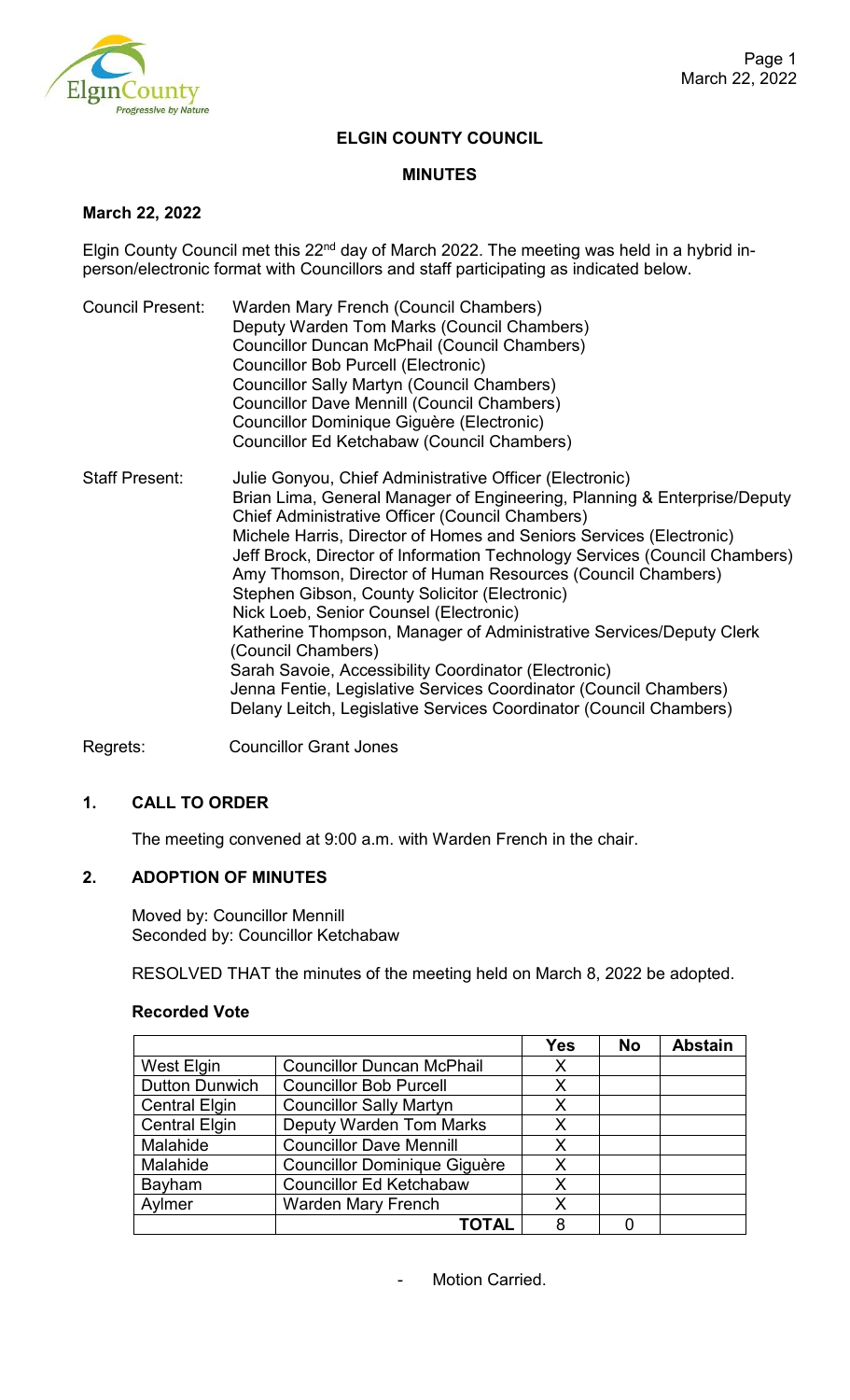# **3. DISCLOSURE OF PECUNIARY INTEREST AND THE GENERAL NATURE THEREOF**

None.

# **4. PRESENTING PETITIONS, PRESENTATIONS AND DELEGATIONS**

## 4.1 **St. Thomas-Elgin Social Services 2021 Update**

St. Thomas-Elgin Social Services presented a summary of Children's Services, Ontario Works, and Housing and Homelessness Services provision in 2021.

Moved by: Deputy Warden Marks Seconded by: Councillor Martyn

RESOLVED THAT the presentation titled "St. Thomas-Elgin Social Services 2021 Update" from St. Thomas-Elgin Social Services be received and filed.

Councillor Purcell left the meeting as a result of connectivity issues.

|                       |                                     | <b>Yes</b> | <b>No</b> | <b>Abstain</b> |
|-----------------------|-------------------------------------|------------|-----------|----------------|
| West Elgin            | <b>Councillor Duncan McPhail</b>    | X          |           |                |
| <b>Dutton Dunwich</b> | <b>Councillor Bob Purcell</b>       |            |           |                |
| <b>Central Elgin</b>  | <b>Councillor Sally Martyn</b>      | Х          |           |                |
| <b>Central Elgin</b>  | <b>Deputy Warden Tom Marks</b>      | X          |           |                |
| Malahide              | <b>Councillor Dave Mennill</b>      | X          |           |                |
| Malahide              | <b>Councillor Dominique Giguère</b> | X          |           |                |
| Bayham                | <b>Councillor Ed Ketchabaw</b>      | X          |           |                |
| Aylmer                | <b>Warden Mary French</b>           | X          |           |                |
|                       | ΤΟΤΑL                               |            |           |                |

#### **Recorded Vote**

Motion Carried.

# **5. COMMITTEE OF THE WHOLE**

Moved by: Councillor Mennill Seconded by: Councillor Ketchabaw

RESOLVED THAT we do now move into Committee of the Whole Council.

#### **Recorded Vote**

|                       |                                     | <b>Yes</b> | <b>No</b> | <b>Abstain</b> |
|-----------------------|-------------------------------------|------------|-----------|----------------|
| <b>West Elgin</b>     | <b>Councillor Duncan McPhail</b>    | X          |           |                |
| <b>Dutton Dunwich</b> | <b>Councillor Bob Purcell</b>       |            |           |                |
| <b>Central Elgin</b>  | <b>Councillor Sally Martyn</b>      | Х          |           |                |
| <b>Central Elgin</b>  | <b>Deputy Warden Tom Marks</b>      | X          |           |                |
| Malahide              | <b>Councillor Dave Mennill</b>      | X          |           |                |
| Malahide              | <b>Councillor Dominique Giguère</b> | X          |           |                |
| Bayham                | <b>Councillor Ed Ketchabaw</b>      | Χ          |           |                |
| Aylmer                | <b>Warden Mary French</b>           | Χ          |           |                |
|                       | <b>TOTAL</b>                        |            |           |                |

Motion Carried.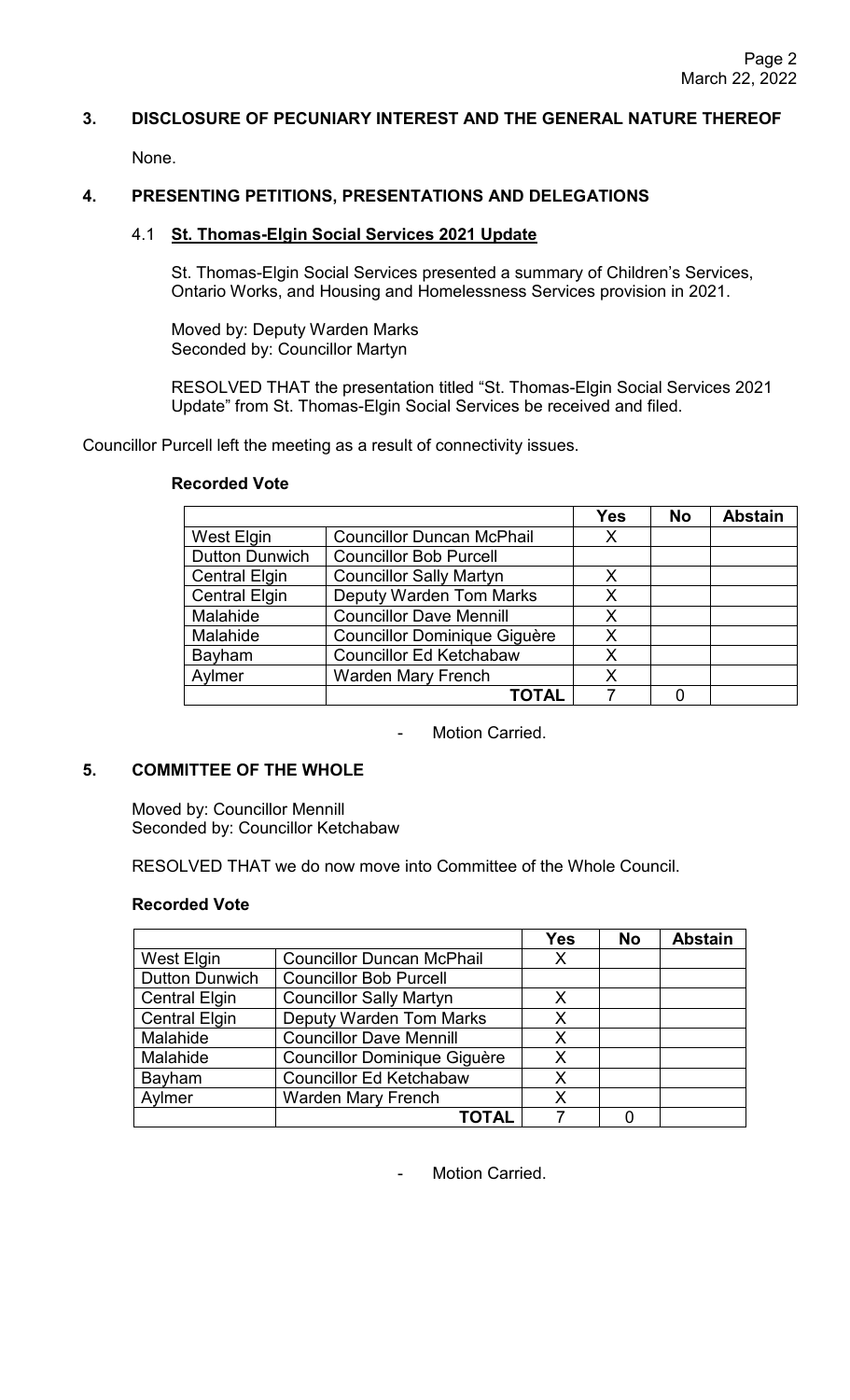## **6. REPORTS OF COUNCIL, OUTSIDE BOARDS AND STAFF**

## 6.1 **Report – Joint Accessibility Status Report 2021 – Accessibility Coordinator**

The Accessibility Coordinator presented the report summarizing the progress of measures taken by Elgin County and its Local Municipal Partners in 2021 to implement the goals outlined in the Joint Multi-Year Accessibility Plan.

Moved by: Councillor Martyn Seconded by: Councillor McPhail

RESOLVED THAT the report titled "Joint Accessibility Status Report 2021" dated March 22, 2022 from the Accessibility Coordinator be received and filed for information; and

THAT the report titled "Joint Annual Accessibility Status Report 2021" be approved.

#### **Recorded Vote**

|                       |                                     | <b>Yes</b> | <b>No</b> | <b>Abstain</b> |
|-----------------------|-------------------------------------|------------|-----------|----------------|
| West Elgin            | <b>Councillor Duncan McPhail</b>    | X          |           |                |
| <b>Dutton Dunwich</b> | <b>Councillor Bob Purcell</b>       |            |           |                |
| <b>Central Elgin</b>  | <b>Councillor Sally Martyn</b>      | X          |           |                |
| <b>Central Elgin</b>  | <b>Deputy Warden Tom Marks</b>      | Х          |           |                |
| Malahide              | <b>Councillor Dave Mennill</b>      | X          |           |                |
| Malahide              | <b>Councillor Dominique Giguère</b> | X          |           |                |
| Bayham                | <b>Councillor Ed Ketchabaw</b>      | X          |           |                |
| Aylmer                | <b>Warden Mary French</b>           | X          |           |                |
|                       | TOTAL                               |            |           |                |

Motion Carried.

#### 6.2 **Notice and Extension of Service Accountability Agreement(s) SAA – Extending Letter – Director of Homes and Seniors Services**

The Director of Homes and Seniors Services presented the report recommending the extension of Service Accountability Agreements (M-SAA and L-SAA) for Elgin County long-term care homes.

Moved by: Councillor Martyn Seconded by: Deputy Warden Marks

RESOLVED THAT the report titled: "Homes – Notice and Extension of Service Accountability Agreement(s) SAA – Extending Letter" dated March 9, 2022 be received and filed; and

THAT council authorize staff to sign the Notice and Extension of Service Accountability Agreement(s) SAA Extending Letter(s).

#### **Recorded Vote**

|                       |                                     | <b>Yes</b> | <b>No</b> | <b>Abstain</b> |
|-----------------------|-------------------------------------|------------|-----------|----------------|
| West Elgin            | <b>Councillor Duncan McPhail</b>    | X          |           |                |
| <b>Dutton Dunwich</b> | <b>Councillor Bob Purcell</b>       |            |           |                |
| <b>Central Elgin</b>  | <b>Councillor Sally Martyn</b>      | X          |           |                |
| <b>Central Elgin</b>  | <b>Deputy Warden Tom Marks</b>      | X          |           |                |
| Malahide              | <b>Councillor Dave Mennill</b>      | X          |           |                |
| Malahide              | <b>Councillor Dominique Giguère</b> | X          |           |                |
| Bayham                | <b>Councillor Ed Ketchabaw</b>      | X          |           |                |
| Aylmer                | <b>Warden Mary French</b>           | X          |           |                |
|                       | TOTAL                               |            |           |                |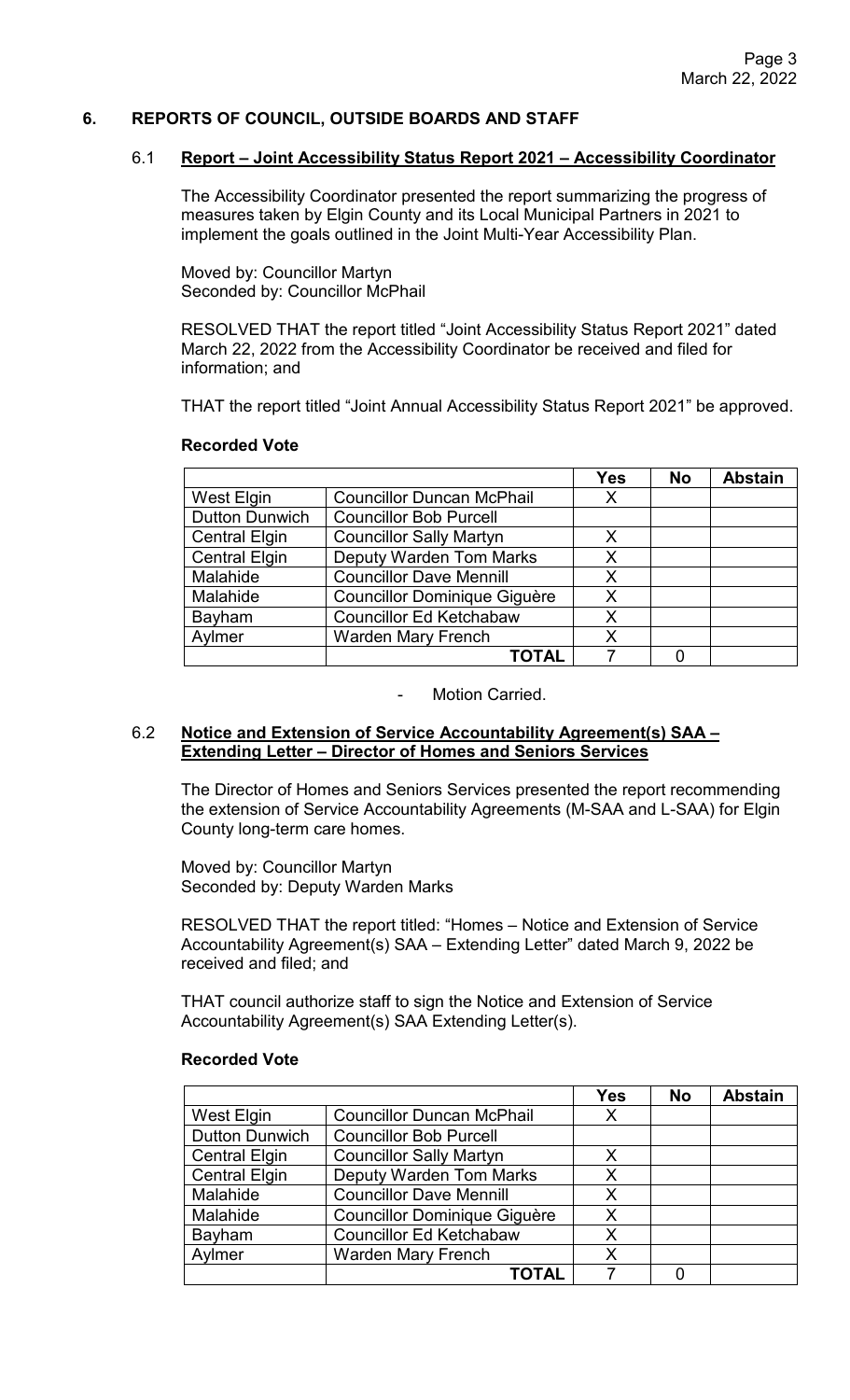## Motion Carried.

### 6.3 **Administration Policy Manual Review and Revisions March 2022 – Director of Homes and Seniors Services**

The Director of Homes and Seniors Services presented the report outlining March 2022 review and revision recommendations for the Elgin County long-term care Administration Policy Manual and Nursing department mandatory program policy.

Moved by: Councillor Mennill Seconded by: Councillor McPhail

RESOLVED THAT the report titled "Administration Policy Manual Review and Revisions March 2022" dated March 9, 2022 from the Director of Homes and Seniors Services be received and filed for information; and

THAT Council approve the County of Elgin Homes and Seniors Services Administrative Policy Manual review and revisions in entirety; and the Nursing department mandatory program policy review and revisions for 2022.

|                       |                                     | <b>Yes</b> | <b>No</b> | <b>Abstain</b> |
|-----------------------|-------------------------------------|------------|-----------|----------------|
| West Elgin            | <b>Councillor Duncan McPhail</b>    | Х          |           |                |
| <b>Dutton Dunwich</b> | <b>Councillor Bob Purcell</b>       |            |           |                |
| <b>Central Elgin</b>  | <b>Councillor Sally Martyn</b>      | х          |           |                |
| <b>Central Elgin</b>  | <b>Deputy Warden Tom Marks</b>      | X          |           |                |
| Malahide              | <b>Councillor Dave Mennill</b>      | X          |           |                |
| Malahide              | <b>Councillor Dominique Giguère</b> | X          |           |                |
| Bayham                | <b>Councillor Ed Ketchabaw</b>      | X          |           |                |
| Aylmer                | <b>Warden Mary French</b>           | X          |           |                |
|                       | TOTAL                               |            |           |                |

#### **Recorded Vote**

#### Motion Carried.

#### 6.4 **Homes – Infection Control Policy 2.10 – Immunization – Staff COVID-19 and 2.23 Pandemic Prevention and Control – Staff Testing; and Administration Policy 1.35 Visitors and Resident Absences During a Pandemic – Director of Homes and Seniors Services**

The Director of Homes and Seniors Services presented the report recommending amendments to the Infection Control Policy 2.10 – Immunization – Staff COVID-19 and 2.23 Pandemic Prevention and Control – Staff Testing and Administration Policy 1.35 Visitors and Resident Absences During a Pandemic.

Moved by: Councillor Ketchabaw Seconded by: Councillor Martyn

RESOLVED THAT the report titled "Homes – Infection Control Policy 2.10 – Immunization – Staff COVID-19 and 2.23 Pandemic Prevention and Control – Staff Testing; and Administration Policy 1.35 Visitors and Resident Absences During a Pandemic" dated March 16, 2022 be received and filed; and

THAT Council approve the amendments to the "Homes – Infection Control Policy 2.10 – Immunization – Staff COVID-19 and 2.23 Pandemic Prevention and Control – Staff Testing; and Administration Policy 1.35 Visitors and Resident Absences During a Pandemic" policy changes; and

THAT staff be directed to provide an updated report to Council no later than sixty (60) days time, including, but not limited to such items as pandemic trends, scientific/medical evidence, updated ministry and public health guidance, resident and family council feedback, labour relations outcomes, and, policy and procedure revision recommendations.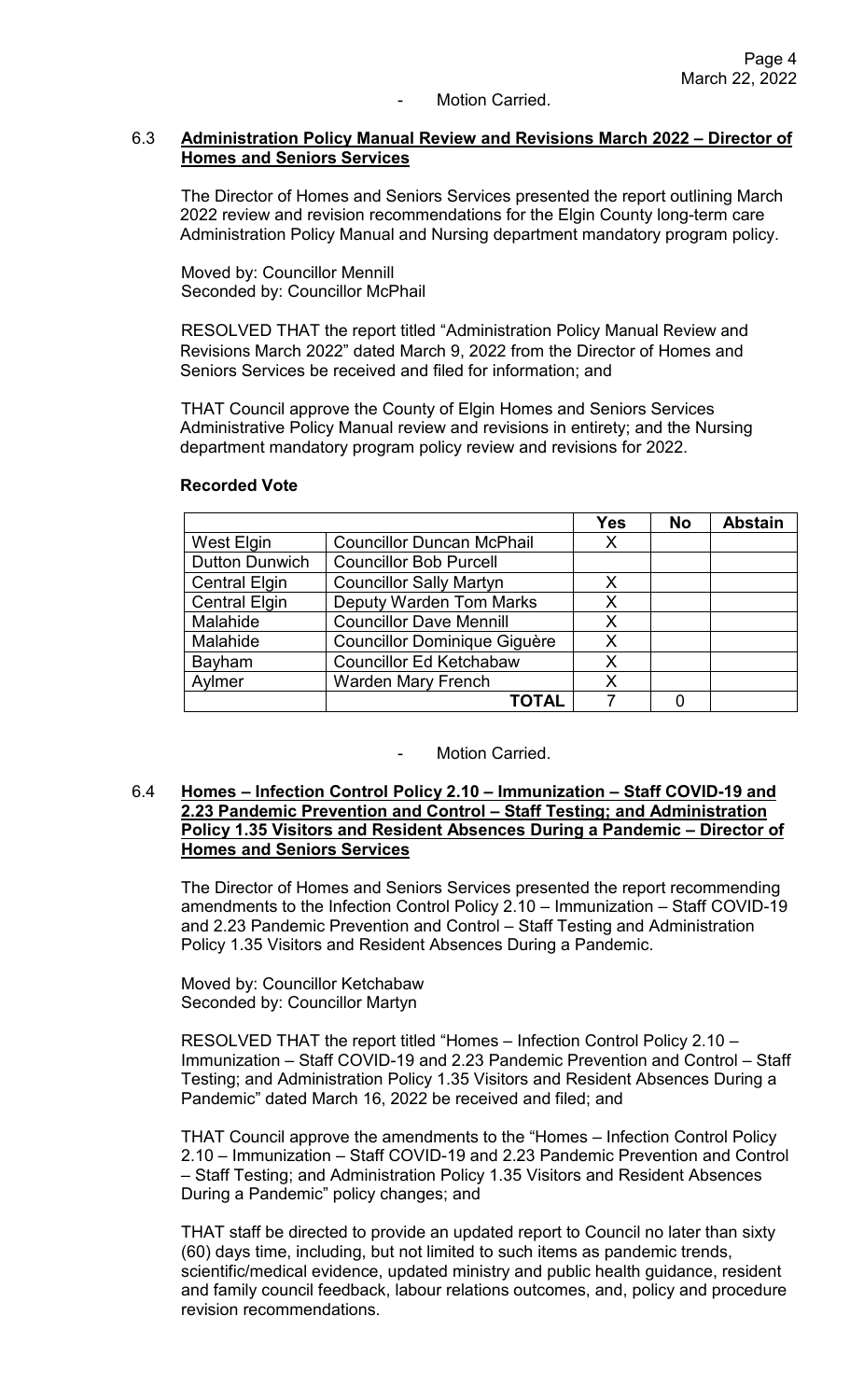Councillor Purcell re-entered the meeting.

## **Recorded Vote**

|                       |                                     | <b>Yes</b> | <b>No</b> | <b>Abstain</b> |
|-----------------------|-------------------------------------|------------|-----------|----------------|
| West Elgin            | <b>Councillor Duncan McPhail</b>    | X          |           |                |
| <b>Dutton Dunwich</b> | <b>Councillor Bob Purcell</b>       | X          |           |                |
| <b>Central Elgin</b>  | <b>Councillor Sally Martyn</b>      | Х          |           |                |
| <b>Central Elgin</b>  | <b>Deputy Warden Tom Marks</b>      | X          |           |                |
| Malahide              | <b>Councillor Dave Mennill</b>      | X          |           |                |
| Malahide              | <b>Councillor Dominique Giguère</b> | X          |           |                |
| Bayham                | <b>Councillor Ed Ketchabaw</b>      | X          |           |                |
| Aylmer                | <b>Warden Mary French</b>           | X.         |           |                |
|                       | ΤΟΤΑL                               |            |           |                |

Motion Carried.

## 6.5 **Information Technology Services Departmental Overview – Director of Information Technology Services**

The Director of Information Technology Services provided a presentation outlining operations in the Department of Information Technology Services.

Moved by: Councillor Mennill Seconded by: Councillor Martyn

RESOLVED THAT the presentation titled "Information Technology Services Departmental Overview" dated March 22, 2022 from the Director of Information Technology Services be received and filed.

## **Recorded Vote**

|                       |                                     | <b>Yes</b> | <b>No</b> | <b>Abstain</b> |
|-----------------------|-------------------------------------|------------|-----------|----------------|
| West Elgin            | <b>Councillor Duncan McPhail</b>    | X          |           |                |
| <b>Dutton Dunwich</b> | <b>Councillor Bob Purcell</b>       | X          |           |                |
| <b>Central Elgin</b>  | <b>Councillor Sally Martyn</b>      | X          |           |                |
| <b>Central Elgin</b>  | <b>Deputy Warden Tom Marks</b>      | X          |           |                |
| Malahide              | <b>Councillor Dave Mennill</b>      | X          |           |                |
| Malahide              | <b>Councillor Dominique Giguère</b> | X          |           |                |
| Bayham                | <b>Councillor Ed Ketchabaw</b>      | X          |           |                |
| Aylmer                | <b>Warden Mary French</b>           | X          |           |                |
|                       | <b>TOTAL</b>                        | 8          |           |                |

Motion Carried.

# **RECESS**

#### 6.6 **2022 Employee Benefit Plan Renewal – Director of Human Resources**

The Director of Human Resources presented the report recommending the approval of 2022 negotiated renewal rate adjustments with Manulife Financial for the County of Elgin.

Moved by: Councillor Purcell Seconded by: Councillor Ketchabaw

RESOLVED THAT County Council approve the 2022 negotiated renewal rate adjustments with Manulife Financial for the County of Elgin.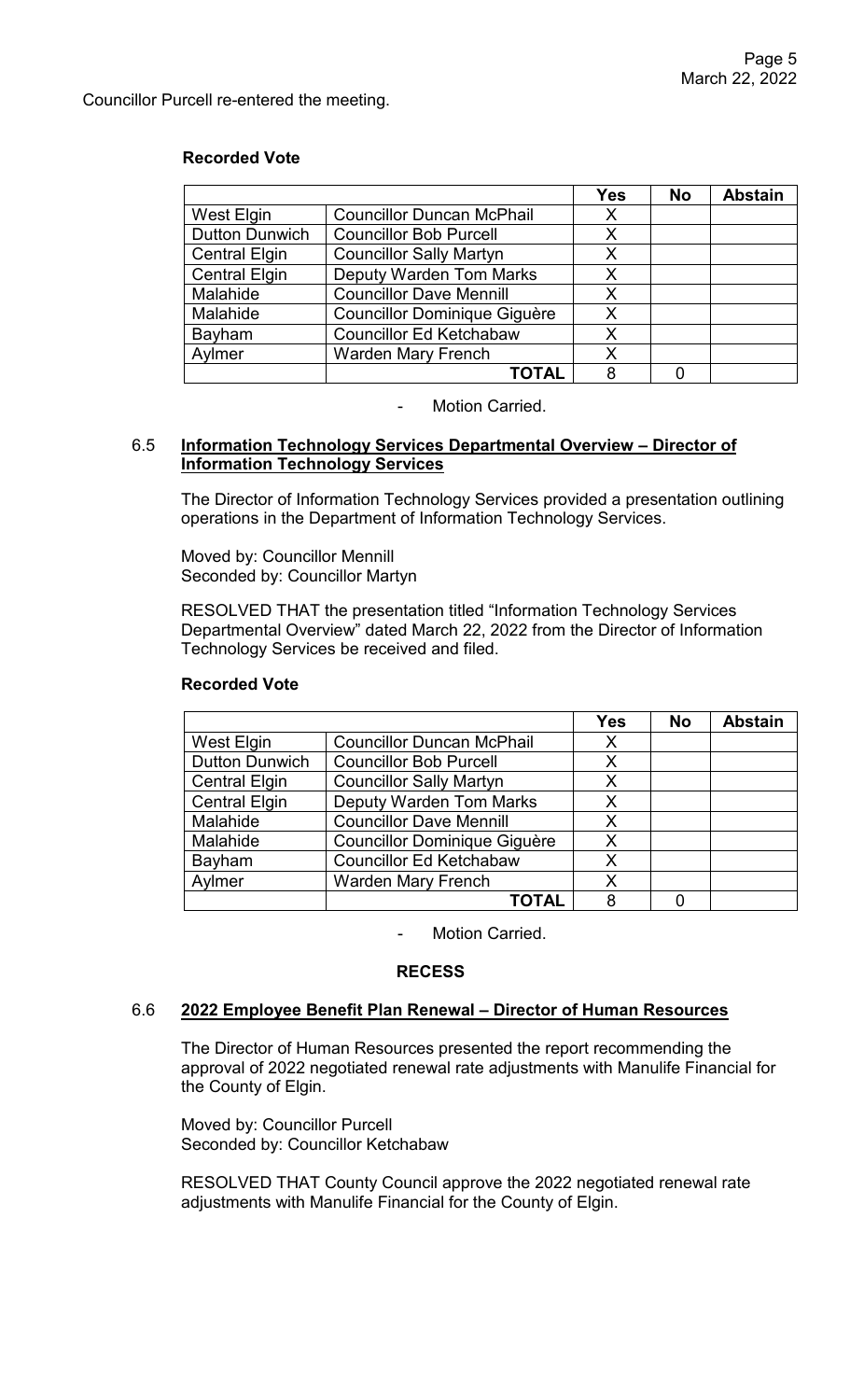## **Recorded Vote**

|                       |                                     | <b>Yes</b> | <b>No</b> | <b>Abstain</b> |
|-----------------------|-------------------------------------|------------|-----------|----------------|
| West Elgin            | <b>Councillor Duncan McPhail</b>    | X          |           |                |
| <b>Dutton Dunwich</b> | <b>Councillor Bob Purcell</b>       | X          |           |                |
| <b>Central Elgin</b>  | <b>Councillor Sally Martyn</b>      | X          |           |                |
| <b>Central Elgin</b>  | <b>Deputy Warden Tom Marks</b>      | Х          |           |                |
| Malahide              | <b>Councillor Dave Mennill</b>      | X          |           |                |
| Malahide              | <b>Councillor Dominique Giguère</b> | X          |           |                |
| Bayham                | <b>Councillor Ed Ketchabaw</b>      | X          |           |                |
| Aylmer                | <b>Warden Mary French</b>           | X          |           |                |
|                       | <b>TOTAL</b>                        | 8          |           |                |

Motion Carried.

#### 6.7 **Commissioner of Oaths/Affidavits Policy and Fee – Manager of Administrative Services/Deputy Clerk**

The Manager of Administrative Services/Deputy Clerk presented the report recommending the adoption of a policy and fee for commissioner of oaths/affidavits services.

Moved by: Councillor Martyn Seconded by: Councillor Mennill

RESOLVED THAT the March 14, 2022 report titled Commissioner of Oaths/Affidavits Policy and Fee, submitted by the Manager of Administrative Services/Deputy Clerk, be received and filed for information; and

THAT Council approve Elgin County Administration Policy 1.10 Commissioner of Oaths/Affidavits; and

 THAT Council approve a fee of \$20 for document commissioning services for inclusion in the 2022 Fees and Charges By-Law.

|                       |                                     | <b>Yes</b> | <b>No</b> | <b>Abstain</b> |
|-----------------------|-------------------------------------|------------|-----------|----------------|
| West Elgin            | <b>Councillor Duncan McPhail</b>    | X          |           |                |
| <b>Dutton Dunwich</b> | <b>Councillor Bob Purcell</b>       | Χ          |           |                |
| <b>Central Elgin</b>  | <b>Councillor Sally Martyn</b>      | X          |           |                |
| <b>Central Elgin</b>  | <b>Deputy Warden Tom Marks</b>      | X          |           |                |
| Malahide              | <b>Councillor Dave Mennill</b>      | X          |           |                |
| Malahide              | <b>Councillor Dominique Giguère</b> | Χ          |           |                |
| Bayham                | <b>Councillor Ed Ketchabaw</b>      | Χ          |           |                |
| Aylmer                | <b>Warden Mary French</b>           | X          |           |                |
|                       | TOTAL                               | 8          |           |                |

# **Recorded Vote**

- Motion Carried.

## 6.8 **Cold In-Place Asphalt Recycling (Tender No. 2022-T08) and Hot Mix Asphalt Paving (Tender No. 2022-T10) - Tender Awards – General Manager of Engineering, Planning & Enterprise/Deputy CAO**

The General Manager of Engineering, Planning & Enterprise/Deputy CAO presented the report recommending tender awards for Cold In-Place Asphalt Recycling (Tender No. 2022-T08) and Hot Mix Asphalt Paving (Tender No. 2022- T10).

Moved by: Councillor Mennill Seconded by: Deputy Warden Marks RESOLVED THAT Roto-Mill Inc. be selected to complete Cold In-Place Asphalt Recycling on various roads, Tender No. 2022-T08 at a total price of \$2,889,846.51 inclusive of a \$50,000 contingency allowance and exclusive of H.S.T.; and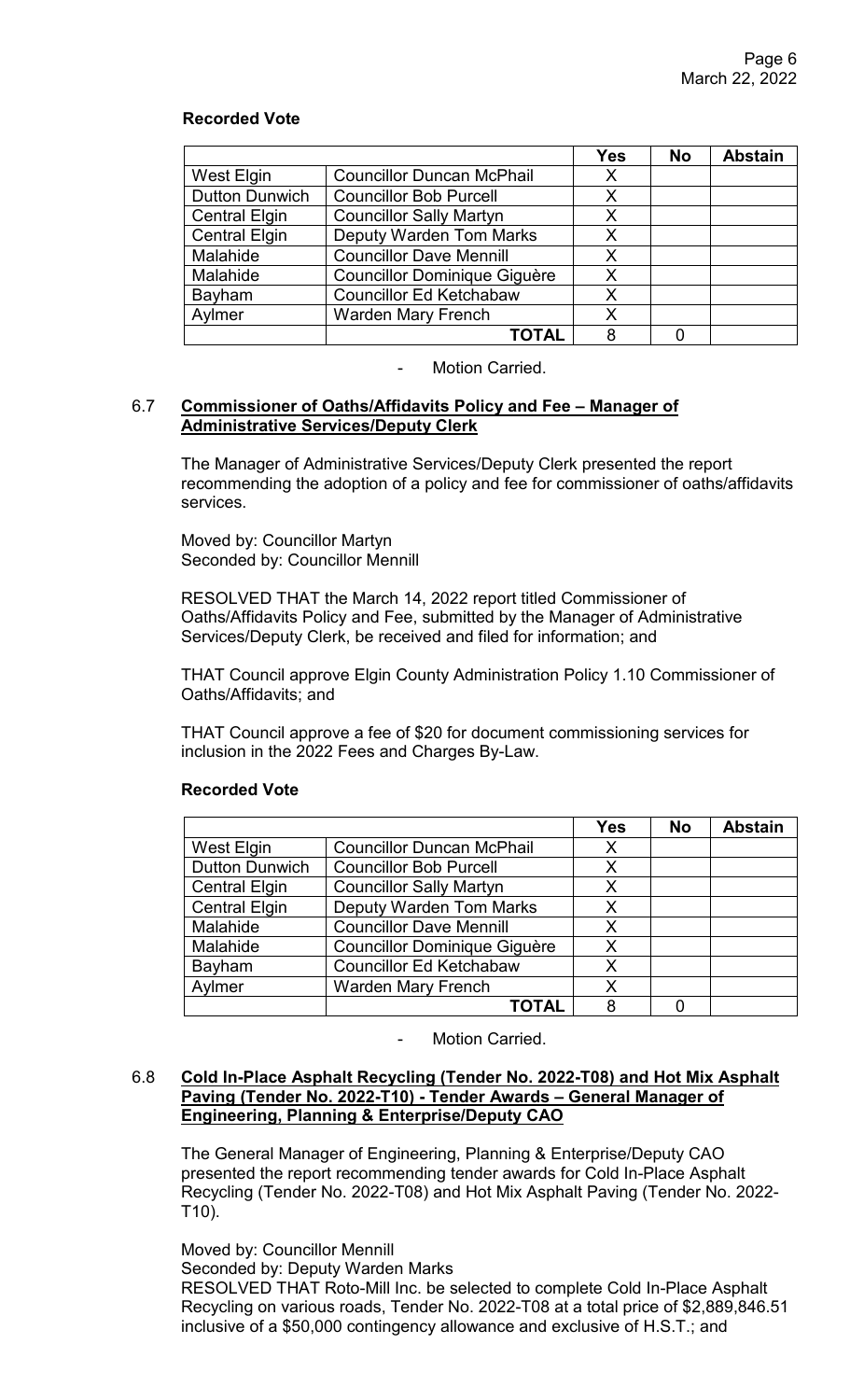THAT J-AAR Excavating Limited be selected to complete Hot Mix Asphalt Paving on various roads, Tender No. 2022-T10 at a total price of \$4,498,651.50 inclusive of a \$50,000 contingency allowance and exclusive of H.S.T.; and

THAT the Warden and Chief Administrative Officer be directed and authorized to sign the contracts.

## **Recorded Vote**

|                       |                                     | <b>Yes</b> | <b>No</b> | <b>Abstain</b> |
|-----------------------|-------------------------------------|------------|-----------|----------------|
| West Elgin            | <b>Councillor Duncan McPhail</b>    | X          |           |                |
| <b>Dutton Dunwich</b> | <b>Councillor Bob Purcell</b>       | X          |           |                |
| <b>Central Elgin</b>  | <b>Councillor Sally Martyn</b>      | X          |           |                |
| <b>Central Elgin</b>  | <b>Deputy Warden Tom Marks</b>      | X          |           |                |
| Malahide              | <b>Councillor Dave Mennill</b>      | X          |           |                |
| Malahide              | <b>Councillor Dominique Giguère</b> | Χ          |           |                |
| Bayham                | <b>Councillor Ed Ketchabaw</b>      | X          |           |                |
| Aylmer                | <b>Warden Mary French</b>           | X          |           |                |
|                       | TOTAL                               | 8          |           |                |

Motion Carried.

## 6.9 **Ontario Land Tribunal Planning Jurisdiction – General Manager of Engineering, Planning & Enterprise/Deputy CAO**

The General Manager of Engineering, Planning & Enterprise/Deputy CAO presented the report summarizing the Ontario Land Tribunal's planning jurisdiction in response to correspondence received from the Town of Aurora.

Moved by: Councillor McPhail Seconded by: Councillor Ketchabaw

RESOLVED THAT the report titled, "Ontario Land Tribunal Planning Jurisdiction" from the General Manager of Engineering, Planning, & Enterprise (EPE) / Deputy CAO, dated March 14, 2022 be received and filed; and

THAT staff be directed to consult with Elgin's Local Municipal Partners to prepare an advocacy strategy regarding methods that could be utilized to relieve backlog at the Ontario Land Tribunal, to be presented to Council at a future meeting.

|                       |                                     | <b>Yes</b> | <b>No</b> | <b>Abstain</b> |
|-----------------------|-------------------------------------|------------|-----------|----------------|
| West Elgin            | <b>Councillor Duncan McPhail</b>    | X          |           |                |
| <b>Dutton Dunwich</b> | <b>Councillor Bob Purcell</b>       | X          |           |                |
| <b>Central Elgin</b>  | <b>Councillor Sally Martyn</b>      | Χ          |           |                |
| <b>Central Elgin</b>  | <b>Deputy Warden Tom Marks</b>      | X          |           |                |
| Malahide              | <b>Councillor Dave Mennill</b>      | X          |           |                |
| Malahide              | <b>Councillor Dominique Giguère</b> | Χ          |           |                |
| Bayham                | <b>Councillor Ed Ketchabaw</b>      | Χ          |           |                |
| Aylmer                | <b>Warden Mary French</b>           | Χ          |           |                |
|                       | <b>TOTAL</b>                        | 8          |           |                |

# **Recorded Vote**

Motion Carried.

# 6.10 **Bell Next Generation 9-1-1 Authority Service Agreement** – **Chief Administrative Officer**

The Chief Administrative Officer presented the report recommending execution of the proposed Next Generation 9-1-1 Authority Service Agreement between Elgin (County) and Bell Canada.

Moved by: Councillor Martyn Seconded by: Councillor Mennill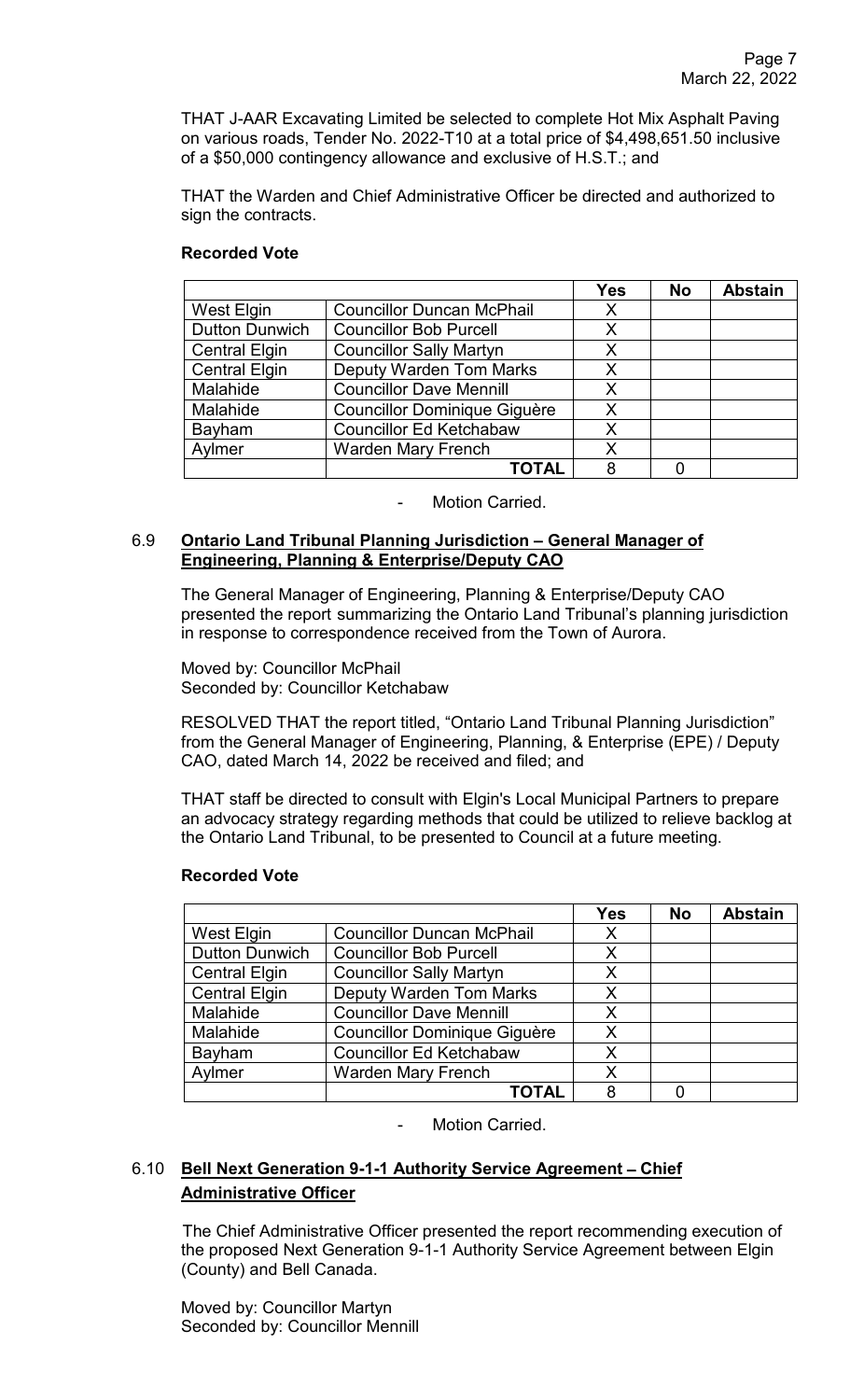RESOLVED THAT the within Report to Council, dated March 16, 2022, and entitled "Elgin (County) / Bell Next Generation 9-1-1 Authority Service Agreement" be received and filed; and

THAT County Council approve and authorize the Chief Administrative Officer to execute the proposed Next Generation 9-1-1 Authority Service Agreement as between Elgin (County) and Bell Canada in the form and of the content attached.

# **Recorded Vote**

|                       |                                     | <b>Yes</b> | <b>No</b> | <b>Abstain</b> |
|-----------------------|-------------------------------------|------------|-----------|----------------|
| West Elgin            | <b>Councillor Duncan McPhail</b>    | Χ          |           |                |
| <b>Dutton Dunwich</b> | <b>Councillor Bob Purcell</b>       | X          |           |                |
| <b>Central Elgin</b>  | <b>Councillor Sally Martyn</b>      | X          |           |                |
| <b>Central Elgin</b>  | <b>Deputy Warden Tom Marks</b>      | X          |           |                |
| Malahide              | <b>Councillor Dave Mennill</b>      | X.         |           |                |
| Malahide              | <b>Councillor Dominique Giguère</b> | X          |           |                |
| Bayham                | <b>Councillor Ed Ketchabaw</b>      | x          |           |                |
| Aylmer                | <b>Warden Mary French</b>           | X          |           |                |
|                       | <b>TOTAL</b>                        | 8          |           |                |

Motion Carried.

## 6.11 **Updated COVID-19 Measures** – **Chief Administrative Officer**

The Chief Administrative Officer presented the report containing information regarding the County's ongoing response to COVID-19.

Moved by: Deputy Warden Marks Seconded by: Councillor Mennill

RESOLVED THAT the report titled "Updated COVID-19 Measures" dated March 17, 2022 from the Chief Administrative Officer be received and filed; and

THAT County Council support the ongoing implementation of the COVID-19 Vaccine Verification Policy No. 8.390 for a minimum of 60 days.

#### **Recorded Vote**

|                       |                                     | <b>Yes</b> | <b>No</b> | <b>Abstain</b> |
|-----------------------|-------------------------------------|------------|-----------|----------------|
| West Elgin            | <b>Councillor Duncan McPhail</b>    | X          |           |                |
| <b>Dutton Dunwich</b> | <b>Councillor Bob Purcell</b>       | X          |           |                |
| <b>Central Elgin</b>  | <b>Councillor Sally Martyn</b>      | X          |           |                |
| <b>Central Elgin</b>  | <b>Deputy Warden Tom Marks</b>      | x          |           |                |
| Malahide              | <b>Councillor Dave Mennill</b>      | X          |           |                |
| Malahide              | <b>Councillor Dominique Giguère</b> | Χ          |           |                |
| Bayham                | <b>Councillor Ed Ketchabaw</b>      | x          |           |                |
| Aylmer                | <b>Warden Mary French</b>           | Χ          |           |                |
|                       | <b>TOTAL</b>                        | 8          |           |                |

Motion Carried.

# **7. COUNCIL CORRESPONDENCE**

# 7.1 **Items for Consideration**

None.

# 7.2 **Items for Information (Consent Agenda)**

7.2.1 Incoming Senior Vice President and President, Gas Distribution and Storage, Enbridge Gas with a letter of introduction.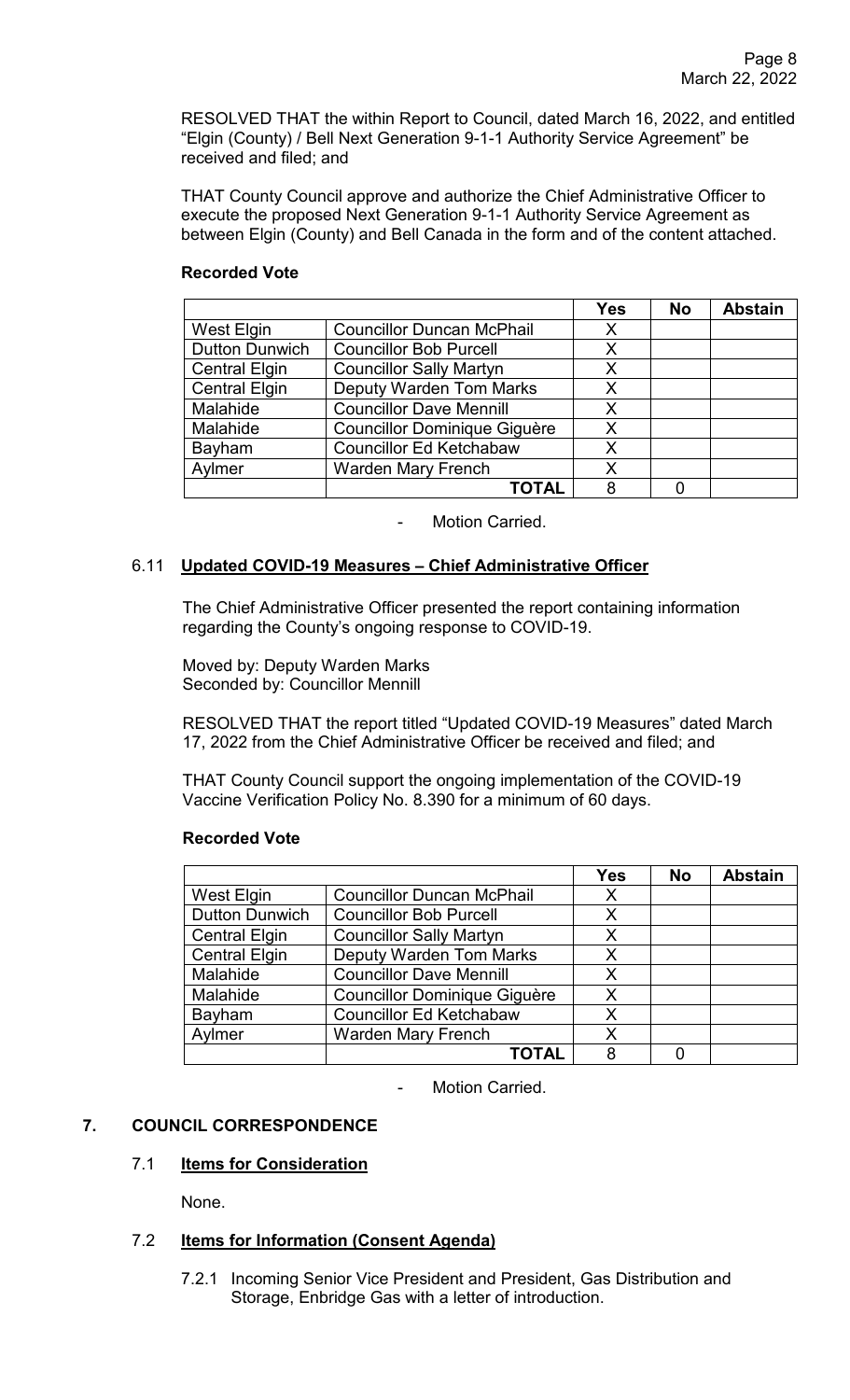- 7.2.2 Tom Allwood, Chair, Multi-Municipal Wind Turbine Working Group and Councillor, Municipality of Grey Highlands, regarding Ontario's Energy Plan and Wind Turbines. (2 appendices).
- 7.2.3 Email from Jessica Johnson requesting reconsideration and support for the TVDSB RETF Draft Report.
- 7.2.4 Oxford County with a resolution regarding TVDSB Trustee distribution.

Moved by: Councillor Ketchabaw Seconded by: Councillor Giguère

RESOLVED THAT Correspondence Items #7.2.1, 7.2.2, and 7.2.4 be received and filed; and

THAT a response be sent to Jessica Johnson re. Item #7.2.3 relaying Council's decision to receive and file the draft report from the Rural Education Taskforce, and relaying Council's support for rural schools and receipt of local feedback regarding rural schools, and that Council looks forward to receiving the final report from the Thames Valley District School Board; copying the TVDSB Chair, Middlesex and Oxford County Councils.

#### **Recorded Vote**

|                       |                                     | <b>Yes</b> | <b>No</b> | <b>Abstain</b> |
|-----------------------|-------------------------------------|------------|-----------|----------------|
| <b>West Elgin</b>     | <b>Councillor Duncan McPhail</b>    | X          |           |                |
| <b>Dutton Dunwich</b> | <b>Councillor Bob Purcell</b>       | X          |           |                |
| <b>Central Elgin</b>  | <b>Councillor Sally Martyn</b>      | X          |           |                |
| <b>Central Elgin</b>  | <b>Deputy Warden Tom Marks</b>      | X          |           |                |
| Malahide              | <b>Councillor Dave Mennill</b>      | X          |           |                |
| Malahide              | <b>Councillor Dominique Giguère</b> | Χ          |           |                |
| Bayham                | <b>Councillor Ed Ketchabaw</b>      | x          |           |                |
| Aylmer                | <b>Warden Mary French</b>           | X          |           |                |
|                       | <b>TOTAL</b>                        | 8          |           |                |

Motion Carried.

#### **8. OTHER BUSINESS**

#### 8.1 **Statements/Inquiries by Members**

Warden French gave a statement in support of rural schools.

Councillor McPhail gave a statement regarding the humanitarian crisis in Ukraine and raised the possibility of a donation from Elgin County to the Canadian Red Cross.

#### 8.2 **Notice of Motion**

Councillor McPhail moved THAT a report be brought to Council at the April 6, 2022 meeting with recommendations regarding a possible financial contribution from Elgin County to the Canadian Red Cross in light of the humanitarian crisis in Ukraine.

# 8.3 **Matters of Urgency**

8.3.1 The Chief Administrative Officer requested that Council consider one (1) additional report from the Purchasing Coordinator titled "Procurement Policy Exemption for Community Paramedicine Program Purchases."

 Moved by: Councillor Mennill Seconded by: Councillor Ketchabaw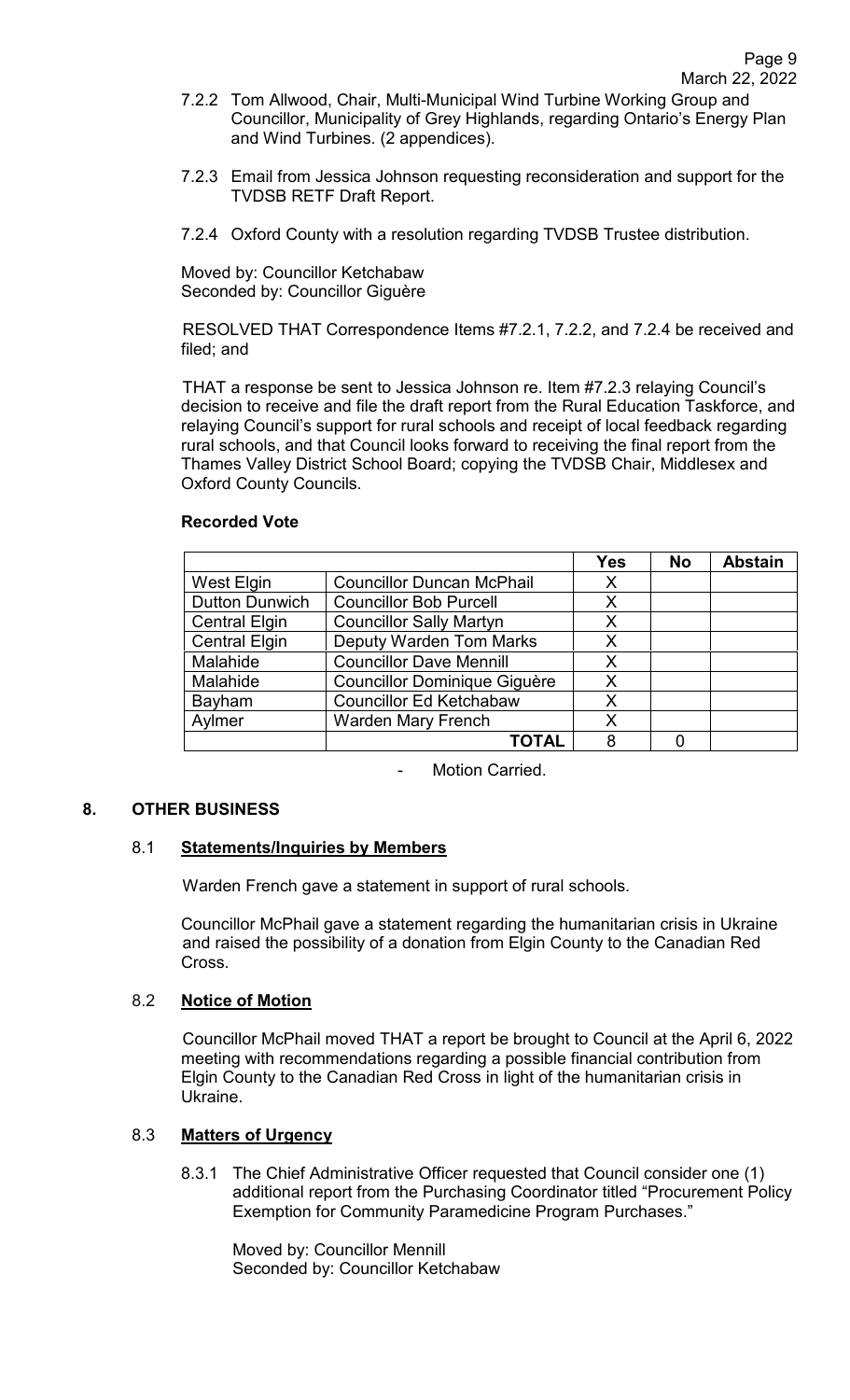RESOLVED THAT Elgin County Council consider one additional report from the Purchasing Coordinator titled "Procurement Policy Exemption for Community Paramedicine Program Purchases.

## **Recorded Vote**

|                       |                                     | <b>Yes</b> | <b>No</b> | <b>Abstain</b> |
|-----------------------|-------------------------------------|------------|-----------|----------------|
| West Elgin            | <b>Councillor Duncan McPhail</b>    | Х          |           |                |
| <b>Dutton Dunwich</b> | <b>Councillor Bob Purcell</b>       | X          |           |                |
| Southwold             | <b>Councillor Grant Jones</b>       |            |           |                |
| <b>Central Elgin</b>  | <b>Councillor Sally Martyn</b>      | X          |           |                |
| <b>Central Elgin</b>  | <b>Deputy Warden Tom Marks</b>      | Χ          |           |                |
| Malahide              | <b>Councillor Dave Mennill</b>      | Χ          |           |                |
| Malahide              | <b>Councillor Dominique Giguère</b> | X          |           |                |
| Bayham                | <b>Councillor Ed Ketchabaw</b>      | Χ          |           |                |
| Aylmer                | <b>Warden Mary French</b>           | Χ          |           |                |
|                       | <b>TOTAL</b>                        | 8          |           |                |

## Motion Carried.

## 8.3.2 **Procurement Policy Exemption for Community Paramedicine Program Purchases – Purchasing Coordinator**

The Purchasing Coordinator presented a report seeking Council's approval of exempting purchases for the Community Paramedicine Program, 2021/2022 fiscal funding year, from the County's Procurement Policy.

 Moved by: Deputy Warden Marks Seconded by: Councillor Martyn

RESOLVED THAT the March 21, 2022, report titled, Procurement Policy Exemption for Community Paramedicine Program Purchases, submitted by the Chief Administrative Officer and Purchasing Coordinator, be received; and

THAT purchasing for the Community Paramedicine Program, 2021/2022 fiscal funding year, be exempt from the County's Procurement Policy; and

THAT the Purchasing Coordinator be authorized to purchase the required equipment for the Community Paramedicine Program by the March 31, 2022 deadline using existing suppliers and contracts where possible.

|                       |                                     | Yes | <b>No</b> | <b>Abstain</b> |
|-----------------------|-------------------------------------|-----|-----------|----------------|
| West Elgin            | <b>Councillor Duncan McPhail</b>    | X   |           |                |
| <b>Dutton Dunwich</b> | <b>Councillor Bob Purcell</b>       | X   |           |                |
| <b>Central Elgin</b>  | <b>Councillor Sally Martyn</b>      | X   |           |                |
| <b>Central Elgin</b>  | <b>Deputy Warden Tom Marks</b>      | X   |           |                |
| Malahide              | <b>Councillor Dave Mennill</b>      | X   |           |                |
| Malahide              | <b>Councillor Dominique Giguère</b> | X   |           |                |
| Bayham                | <b>Councillor Ed Ketchabaw</b>      | X   |           |                |
| Aylmer                | <b>Warden Mary French</b>           | x   |           |                |
|                       | ΤΟΤΑL                               | 8   |           |                |

#### **Recorded Vote**

Motion Carried.

# **9. CLOSED MEETING ITEMS**

Moved by: Councillor Mennill Seconded by: Councillor Purcell

RESOLVED THAT we do now proceed into closed meeting session in accordance with the Municipal Act to discuss the following matters under Municipal Act Section 239 (2):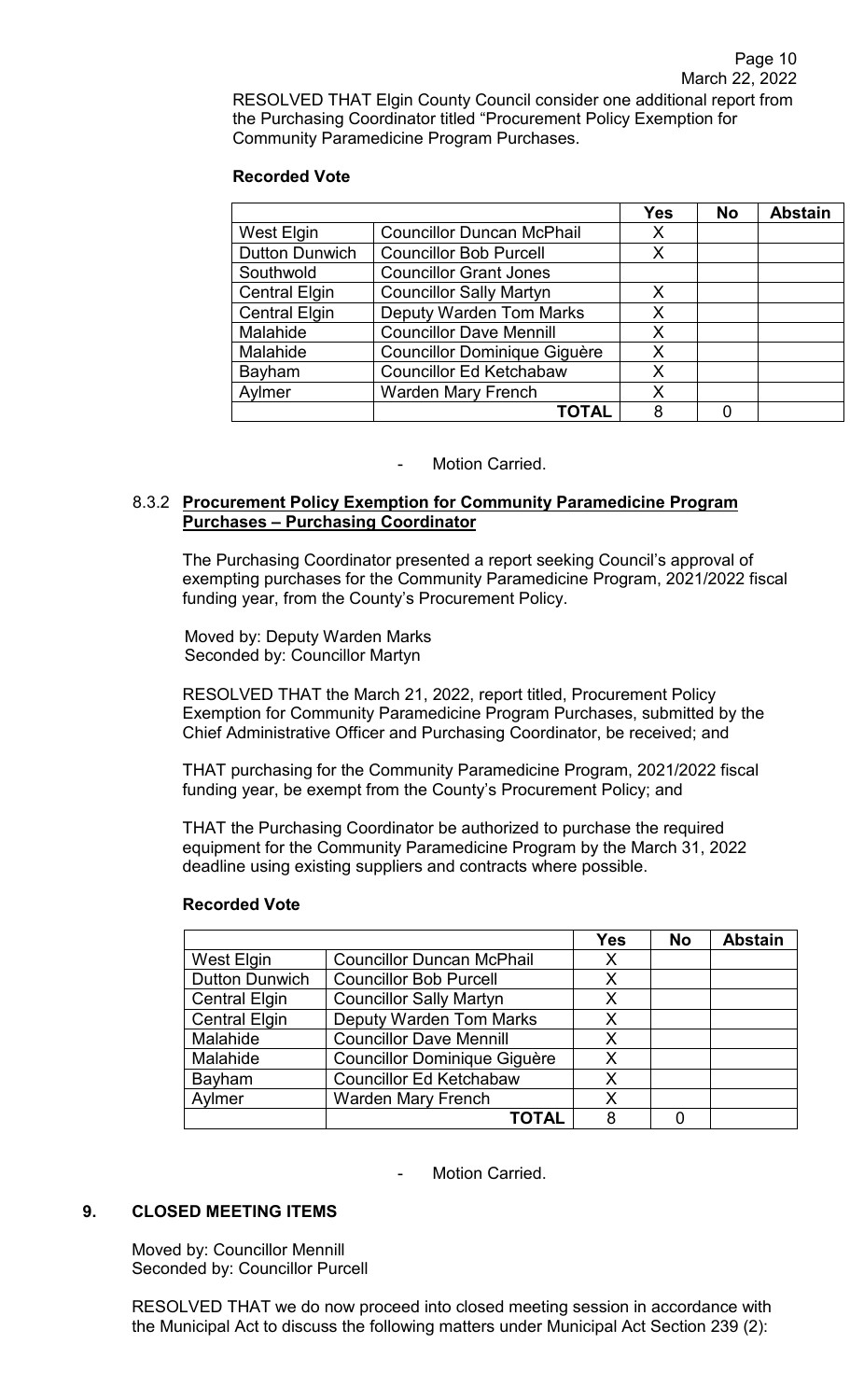### In-Camera Item #1

*(a) the security of the property of the municipality or local board; (h) information explicitly supplied in confidence to the municipality or local board by Canada, a province or territory or a Crown agency of any of them; (k) a position, plan, procedure, criteria or instruction to be applied to any negotiations carried on or to be carried on by or on behalf of the municipality or local board* – Property Matter.

## In-Camera Item #2

*(k) a position, plan, procedure, criteria, or instruction to be applied to any negotiations carried on or to be carried on by or on behalf of the municipality or local board* – Financial **Services** 

#### In-Camera Item #3

*(b) personal matters about an identifiable individual, including municipal or local board employees* – Long-Term Care

#### **Recorded Vote**

|                       |                                     | <b>Yes</b> | <b>No</b> | <b>Abstain</b> |
|-----------------------|-------------------------------------|------------|-----------|----------------|
| West Elgin            | <b>Councillor Duncan McPhail</b>    | X          |           |                |
| <b>Dutton Dunwich</b> | <b>Councillor Bob Purcell</b>       | X          |           |                |
| <b>Central Elgin</b>  | <b>Councillor Sally Martyn</b>      | X          |           |                |
| <b>Central Elgin</b>  | <b>Deputy Warden Tom Marks</b>      | X          |           |                |
| Malahide              | <b>Councillor Dave Mennill</b>      | X          |           |                |
| Malahide              | <b>Councillor Dominique Giguère</b> | X          |           |                |
| Bayham                | <b>Councillor Ed Ketchabaw</b>      | X          |           |                |
| Aylmer                | <b>Warden Mary French</b>           | X          |           |                |
|                       | TOTAL                               | 8          |           |                |

- Motion Carried.

# **10. MOTION TO RISE AND REPORT**

Moved by: Councillor Ketchabaw Seconded by: Councillor McPhail

RESOLVED THAT we do now rise and report.

#### **Recorded Vote**

|                       |                                     | <b>Yes</b> | <b>No</b> | <b>Abstain</b> |
|-----------------------|-------------------------------------|------------|-----------|----------------|
| West Elgin            | <b>Councillor Duncan McPhail</b>    | X          |           |                |
| <b>Dutton Dunwich</b> | <b>Councillor Bob Purcell</b>       | X          |           |                |
| <b>Central Elgin</b>  | <b>Councillor Sally Martyn</b>      | Χ          |           |                |
| <b>Central Elgin</b>  | <b>Deputy Warden Tom Marks</b>      | Х          |           |                |
| Malahide              | <b>Councillor Dave Mennill</b>      | X          |           |                |
| Malahide              | <b>Councillor Dominique Giguère</b> | X          |           |                |
| Bayham                | <b>Councillor Ed Ketchabaw</b>      | Χ          |           |                |
| Aylmer                | <b>Warden Mary French</b>           | Χ          |           |                |
|                       | <b>TOTAL</b>                        | 8          |           |                |

Motion Carried.

In-Camera Item #1 – Property Matter

Moved by: Councillor Martyn Seconded by: Deputy Warden Marks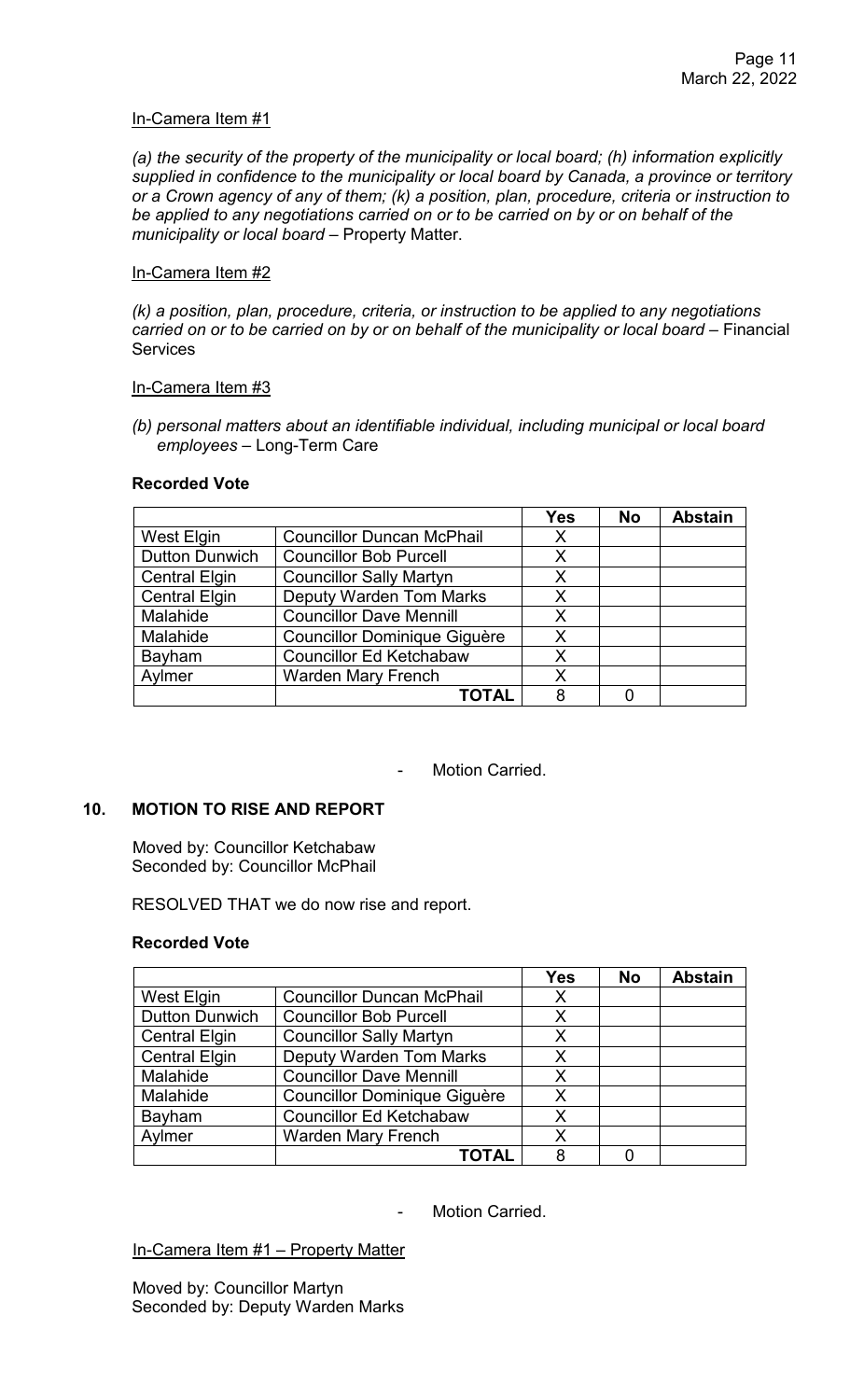## RESOLVED THAT staff proceed as directed.

### **Recorded Vote**

|                       |                                     | <b>Yes</b> | <b>No</b> | <b>Abstain</b> |
|-----------------------|-------------------------------------|------------|-----------|----------------|
| West Elgin            | <b>Councillor Duncan McPhail</b>    | X          |           |                |
| <b>Dutton Dunwich</b> | <b>Councillor Bob Purcell</b>       | X          |           |                |
| <b>Central Elgin</b>  | <b>Councillor Sally Martyn</b>      | Х          |           |                |
| <b>Central Elgin</b>  | <b>Deputy Warden Tom Marks</b>      | X          |           |                |
| Malahide              | <b>Councillor Dave Mennill</b>      | X          |           |                |
| Malahide              | <b>Councillor Dominique Giguère</b> | X          |           |                |
| Bayham                | <b>Councillor Ed Ketchabaw</b>      | Х          |           |                |
| Aylmer                | <b>Warden Mary French</b>           | X          |           |                |
|                       | <b>TOTAL</b>                        | 8          |           |                |

- Motion Carried.

## In-Camera Item #2 - Financial Services

Moved by: Councillor McPhail Seconded by: Councillor Ketchabaw

RESOLVED THAT staff proceed as directed.

#### **Recorded Vote**

|                       |                                     | <b>Yes</b> | <b>No</b> | <b>Abstain</b> |
|-----------------------|-------------------------------------|------------|-----------|----------------|
| West Elgin            | <b>Councillor Duncan McPhail</b>    | X          |           |                |
| <b>Dutton Dunwich</b> | <b>Councillor Bob Purcell</b>       | X          |           |                |
| <b>Central Elgin</b>  | <b>Councillor Sally Martyn</b>      | X          |           |                |
| <b>Central Elgin</b>  | <b>Deputy Warden Tom Marks</b>      | X          |           |                |
| Malahide              | <b>Councillor Dave Mennill</b>      | X          |           |                |
| Malahide              | <b>Councillor Dominique Giguère</b> | Χ          |           |                |
| Bayham                | <b>Councillor Ed Ketchabaw</b>      | X          |           |                |
| Aylmer                | <b>Warden Mary French</b>           | X          |           |                |
|                       | <b>TOTAL</b>                        | 8          |           |                |

- Motion Carried.

In-Camera Item #3 - Long-Term Care

Moved by: Deputy Warden Marks Seconded by: Councillor Purcell

RESOLVED THAT staff proceed as directed.

#### **Recorded Vote**

|                       |                                     | <b>Yes</b> | <b>No</b> | <b>Abstain</b> |
|-----------------------|-------------------------------------|------------|-----------|----------------|
| West Elgin            | <b>Councillor Duncan McPhail</b>    | X          |           |                |
| <b>Dutton Dunwich</b> | <b>Councillor Bob Purcell</b>       | X          |           |                |
| <b>Central Elgin</b>  | <b>Councillor Sally Martyn</b>      | X          |           |                |
| <b>Central Elgin</b>  | <b>Deputy Warden Tom Marks</b>      | X          |           |                |
| Malahide              | <b>Councillor Dave Mennill</b>      | X          |           |                |
| Malahide              | <b>Councillor Dominique Giguère</b> | Χ          |           |                |
| Bayham                | <b>Councillor Ed Ketchabaw</b>      | X          |           |                |
| Aylmer                | <b>Warden Mary French</b>           | X          |           |                |
|                       | TOTAL                               | 8          |           |                |

Motion Carried.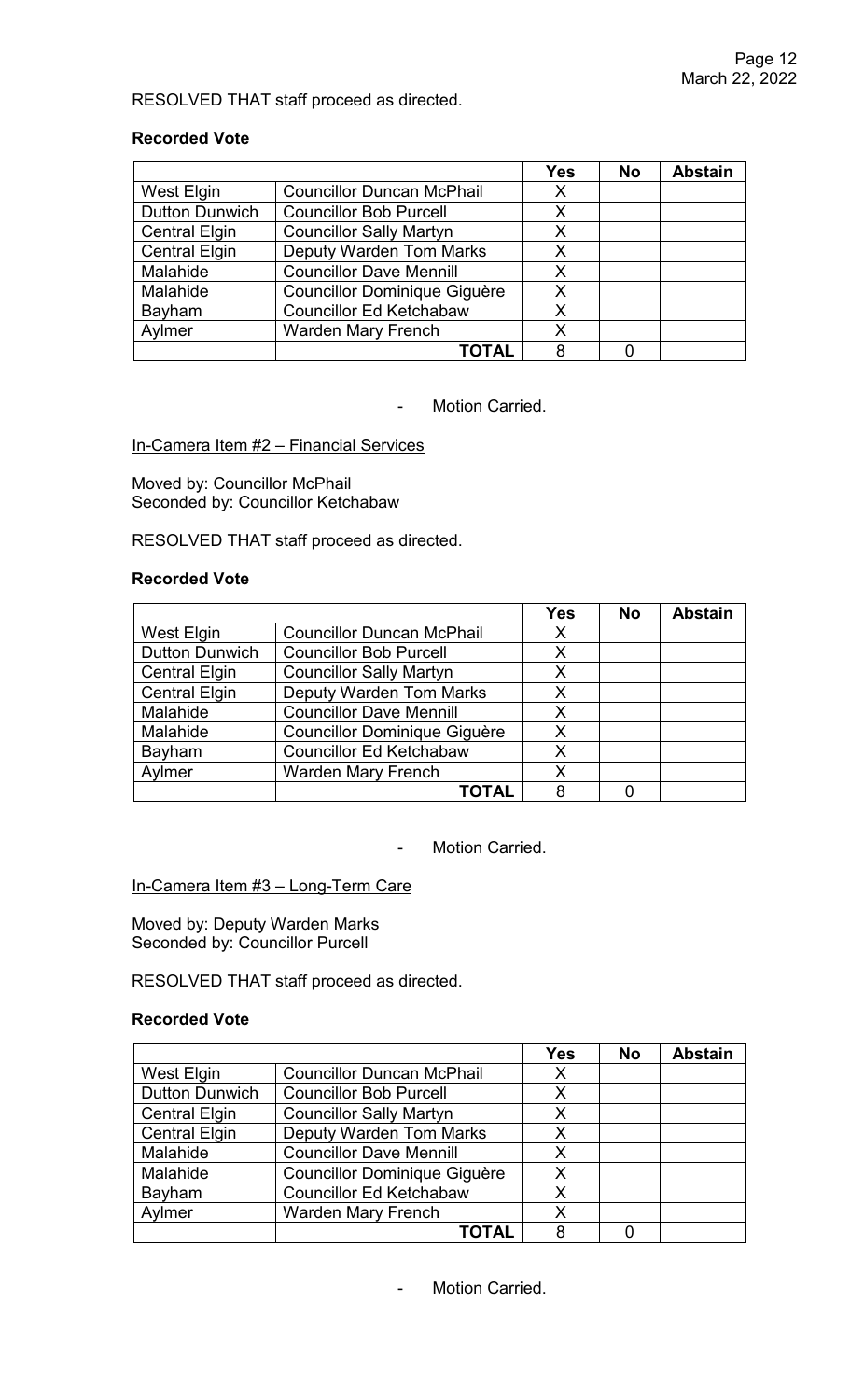## **11. MOTION TO ADOPT RECOMMENDATIONS FROM THE COMMITTEE OF THE WHOLE**

Moved by: Councillor Martyn Seconded by: Councillor Ketchabaw

RESOLVED THAT we do now adopt recommendations of the Committee of the Whole.

#### **Recorded Vote**

|                       |                                     | <b>Yes</b> | <b>No</b> | <b>Abstain</b> |
|-----------------------|-------------------------------------|------------|-----------|----------------|
| <b>West Elgin</b>     | <b>Councillor Duncan McPhail</b>    | X          |           |                |
| <b>Dutton Dunwich</b> | <b>Councillor Bob Purcell</b>       | X          |           |                |
| <b>Central Elgin</b>  | <b>Councillor Sally Martyn</b>      | X          |           |                |
| <b>Central Elgin</b>  | <b>Deputy Warden Tom Marks</b>      | Х          |           |                |
| Malahide              | <b>Councillor Dave Mennill</b>      | X          |           |                |
| Malahide              | <b>Councillor Dominique Giguère</b> | Χ          |           |                |
| Bayham                | <b>Councillor Ed Ketchabaw</b>      | X          |           |                |
| Avlmer                | <b>Warden Mary French</b>           | X          |           |                |
|                       | <b>TOTAL</b>                        | 8          |           |                |

Motion Carried.

#### **12. CONSIDERATION OF BY-LAWS**

#### 12.1 **By-Law No. 22-18** – **Confirming all Actions and Proceedings**

BEING a By-Law to Confirm Proceedings of the Municipal Council of the Corporation of the County of Elgin at the March 22, 2022 Meeting.

Moved by: Deputy Warden Marks Seconded by: Councillor McPhail

RESOLVED THAT By-Law No. 22-18 be now read a first, second and third time and finally passed.

#### **Recorded Vote**

|                       |                                     | <b>Yes</b> | <b>No</b> | <b>Abstain</b> |
|-----------------------|-------------------------------------|------------|-----------|----------------|
| West Elgin            | <b>Councillor Duncan McPhail</b>    | X          |           |                |
| <b>Dutton Dunwich</b> | <b>Councillor Bob Purcell</b>       | x          |           |                |
| Southwold             | <b>Councillor Grant Jones</b>       |            |           |                |
| <b>Central Elgin</b>  | <b>Councillor Sally Martyn</b>      | X          |           |                |
| <b>Central Elgin</b>  | <b>Deputy Warden Tom Marks</b>      | X          |           |                |
| Malahide              | <b>Councillor Dave Mennill</b>      | X          |           |                |
| Malahide              | <b>Councillor Dominique Giguère</b> | X          |           |                |
| Bayham                | <b>Councillor Ed Ketchabaw</b>      | X          |           |                |
| Aylmer                | <b>Warden Mary French</b>           | X          |           |                |
|                       | <b>TOTAL</b>                        | 8          |           |                |

Motion Carried.

# **13. ADJOURNMENT**

Moved by: Deputy Warden Marks Seconded by: Councillor Mennill

RESOLVED THAT we do now adjourn at 1:12 p.m. to meet again on April 6, 2022 at 9:00 a.m.